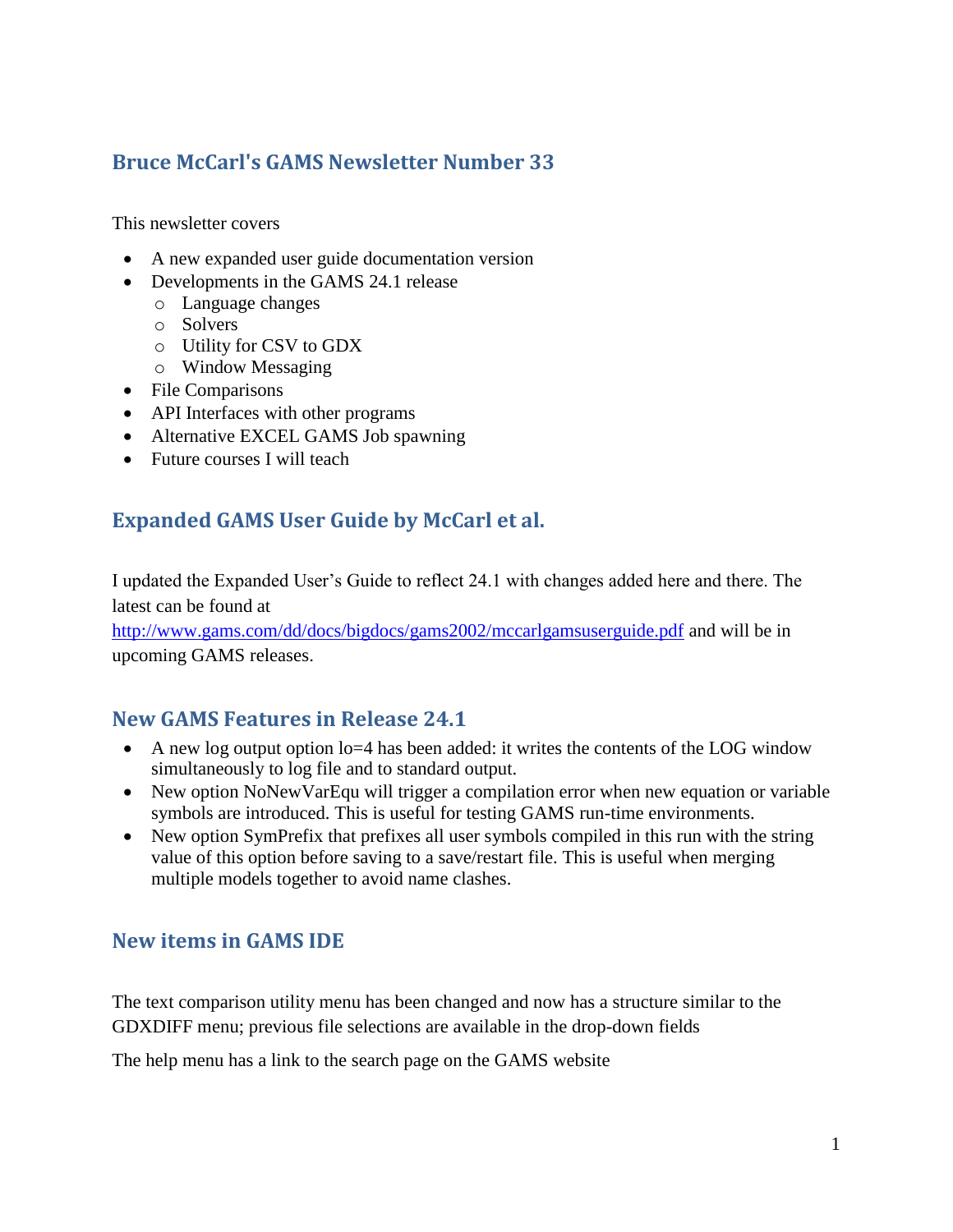### **Converting CSV to GDX**

A new utility is included in the release that converts a CSV file to a GDX file. It is called CSV2GDX. Documentation is accessible though the IDE under help and docs and tools in the gdxutils.chm and gdxutils.pdf files. A simple example of its use is in the GAMS data library file called [csv2gdx1\(85\).](http://www.gams.com/datalib/libhtml/csv2gdx1.htm)

#### **Sending Windows a message**

A new tool MessageReceiverWindow is included that receives messages from GAMS. The GAMS Test Library model  $mrv01$  demonstrates its usage.

### **File Comparison**

The IDE now has an integrated Text differencing feature that will compare two files in text or gms format and report on any found differences.

This is done through the GAMSIDE file menu using Utilities menu and the feature Diff Textfiles. In turn one gets a window where one must specify the names of the two files to be compared using the input file 1 and input file 2 boxes 1 and open 2 to choose the two files to compare. Once that is done, selecting the OK button causes the files to be compared line by line.

The result for example files

filetocompare1.gms

```
set aa /a1,a2,a3/;
set b /b1,be/
parameter yy(aa)
   /a1 2
     a3 4/
```
and

filetocompare2.gms

```
set aa /a1,a2,a3,a4/;
set c /c1,c2/
parameter yy(aa)
   /a1 3
     a3 4/
```
is given in the following window.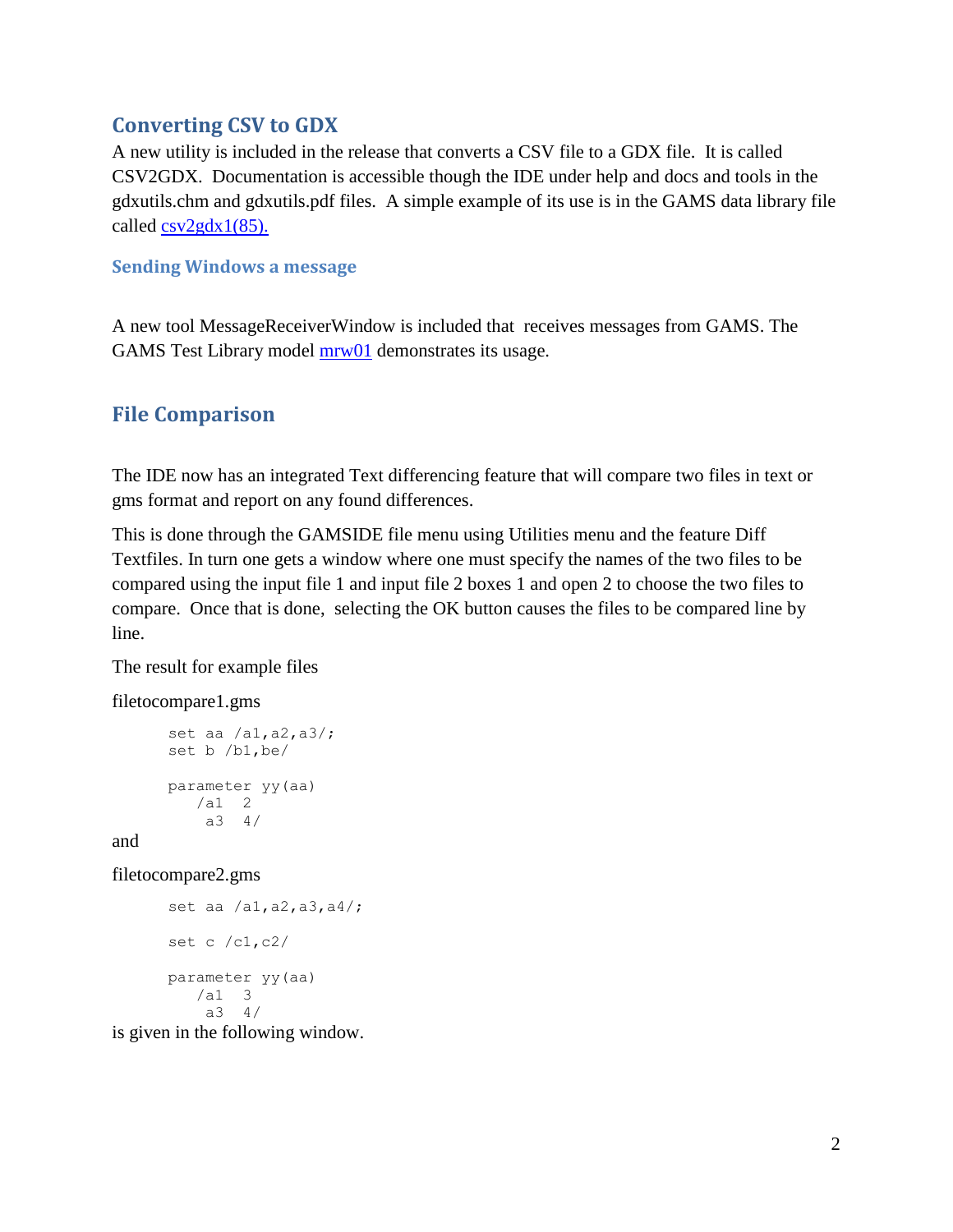| TextFile Difference                                          | $\vert x \vert$            |
|--------------------------------------------------------------|----------------------------|
| File View Options                                            |                            |
| File1: filetocompare1.gms                                    | File2: filetocompare2.gms  |
| 1 set aa $/a1$ , a2, a3/;                                    | 1 set aa /a1, a2, a3, a4/; |
| $2$ set b $/b1$ , be/                                        |                            |
|                                                              |                            |
|                                                              | $3$ set c /c1, c2/         |
|                                                              |                            |
| 4 parameter yy (aa)                                          | 5 parameter yy(aa)         |
| $/a1$ 2<br>5                                                 | /a13<br>6                  |
| $a3 \t4/$                                                    | $a3 \t4/$                  |
|                                                              | 8                          |
|                                                              |                            |
|                                                              |                            |
|                                                              |                            |
|                                                              |                            |
| Matches: 4   Modifies: 2   Adds: 2   Deletes: 1   Time: 0 ms | h,                         |

When lines are identical in both files they come out with a white background. Green lines identify those with differences in the line content. Reddish lines identify new lines in left hand file while blue identifies new content in the right hand file.

One can also do this using the posix utility Diff as follows

```
 * filecompare.gms
```

```
*get location of GAMS system directory
$setglobal root "%gams.sdir%"
*figure location or Expanded GAMS user guide files
$setglobal mccarlguide "%root%docs\bigdocs\gams2002\"
*identify name of first file to compare
$setglobal f1 %mccarlguide%filetocompare1.gms
*identify name of second file to compare
$setglobal f2 %mccarlguide%filetocompare2.gms
*show the control variables so you can check names are right
$show
*invoke the difference note the root and gbin parts tell where the 
diff file is
$call '"%root%gbin\diff.exe" %f1% %f2%'
```
# **Solvers**

- New libraries are included for ALPHAECP, Baron, Bonmin, CBC, Couenne, Cplex/CplexD, CONOPT, DICOPT, EMPSP, GloMIQO, Gurobi, Ipopt, IpoptH, JAMS, KNITRO, Lindo, LindoGlobal, MOSEK, MSNLP, OQNLP, Osi, SCIP, SULUM and XPRESS
- MIP capability was added to the solver SULUM as documented in the commercial solver part of the Solver manual.
- A new solver ANTIGONE is introduced for global optimization of deterministic nonconvex MINLP problems on Windows and Linux. Its use requires the presence of a GAMS/CPLEX license and either a GAMS/CONOPT or a GAMS/SNOPT license. It is documented in the commercial part of the solver manual.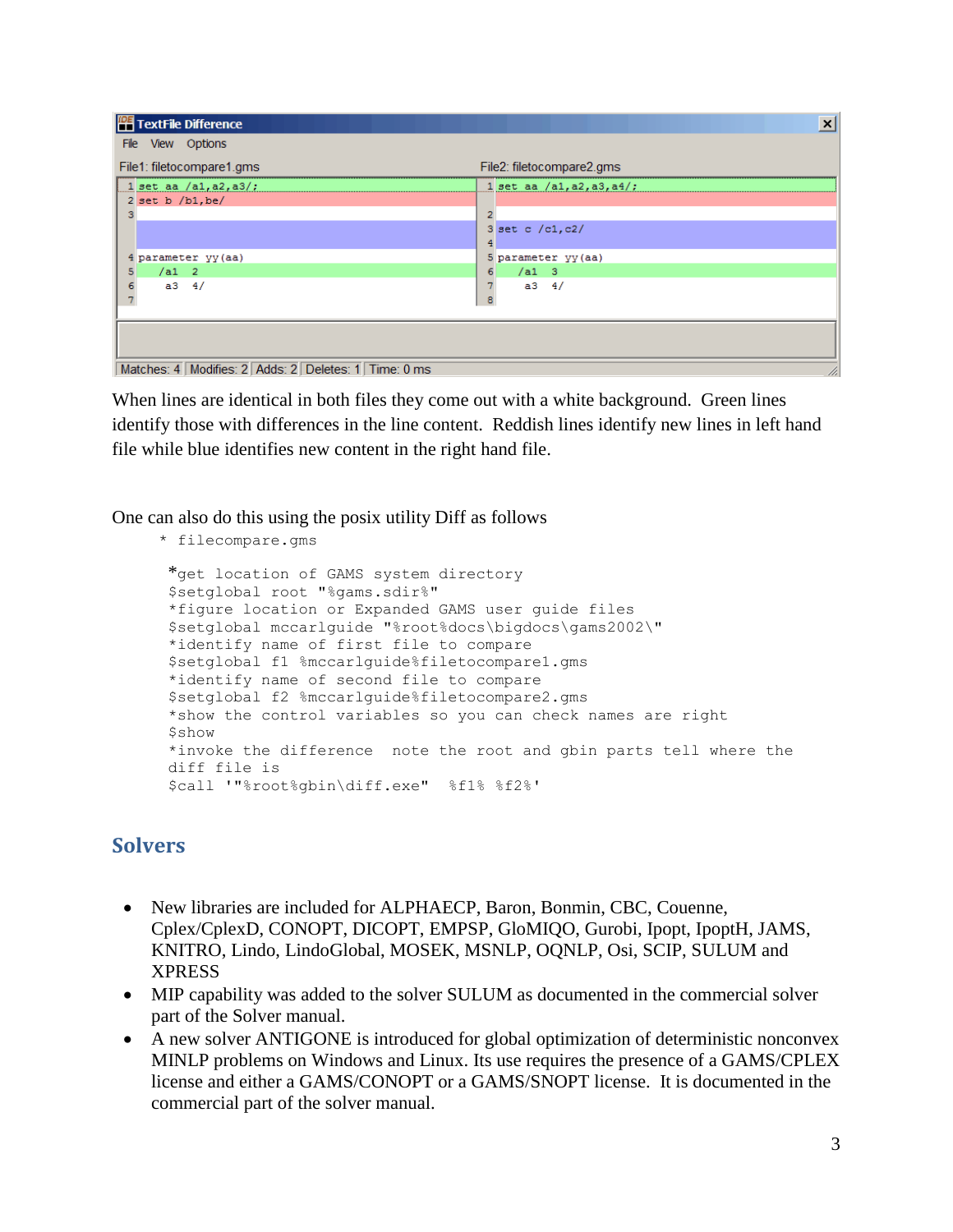- A parallelized mixed integer optimizer was added to MOSEK
- OSL and OSLSE were dropped
- Solvers with a significant set of new features include ANTIGONE, CBC, EMPSP, Gurobi, Lindo, LindoGlobal, MOSEK and SULUM.

### **API Interfaces with External programs**

New features were added to the object oriented GAMS APIs including e.g. the capability to specify the domains of symbols, check for domain violations, copying ModelInstances, or setting the debug level using an environment variable. Tutorials are also included and can be accessed through the IDE help function under docs and API. More details can also be found in the release notes.

# **Alternative EXCEL GAMS Job spawning**

An example called **SpawnGAMSExcel(84)** is in the new release in the GAMS Data library that shows 3 different ways to specify the GAMS System Directory via VBA:

- By using the windows registry
- By using the "gamside.ini" file that is created when the GAMSIDE is opened
- Manually

**Notes** 

- The GAMS model can contain several solve statements.
- The solution is obtained via the VBA code activation of "trace" command line parameter
- The VBA modules can be exported and used in other programs
- If the Excel Workbook is shared, then GDXXRW can be used to write the solution into the same Workbook

# **Courses offered**

I will be teaching

- Basic to Advanced GAMS class July 29, 2013- Aug 2, 2013 (5 days) in the Colorado mountains at Frisco (near Breckenridge). The course spans from Basic topics to an Advanced GAMS class. Details are found at [http://www.gams.com/courses/basic\\_and\\_advanced.pdf](http://www.gams.com/courses/basic_and_advanced.pdf) .
- Basic GAMS class July 29, 2013- July 31, 2013 (3 days) in the Colorado mountains at Frisco (near Breckenridge). The course starts assuming no GAMS background. Details are given at<http://www.gams.com/courses/basic.pdf> .
- Advanced GAMS class July 31, 2013- Aug 2, 2013 (3 days) in the Colorado mountains at Frisco (near Breckenridge). The course is for users, who have a GAMS background. Details are found at<http://www.gams.com/courses/advanced.pdf> .

Further information and other courses are listed on<http://www.gams.com/courses.htm> .